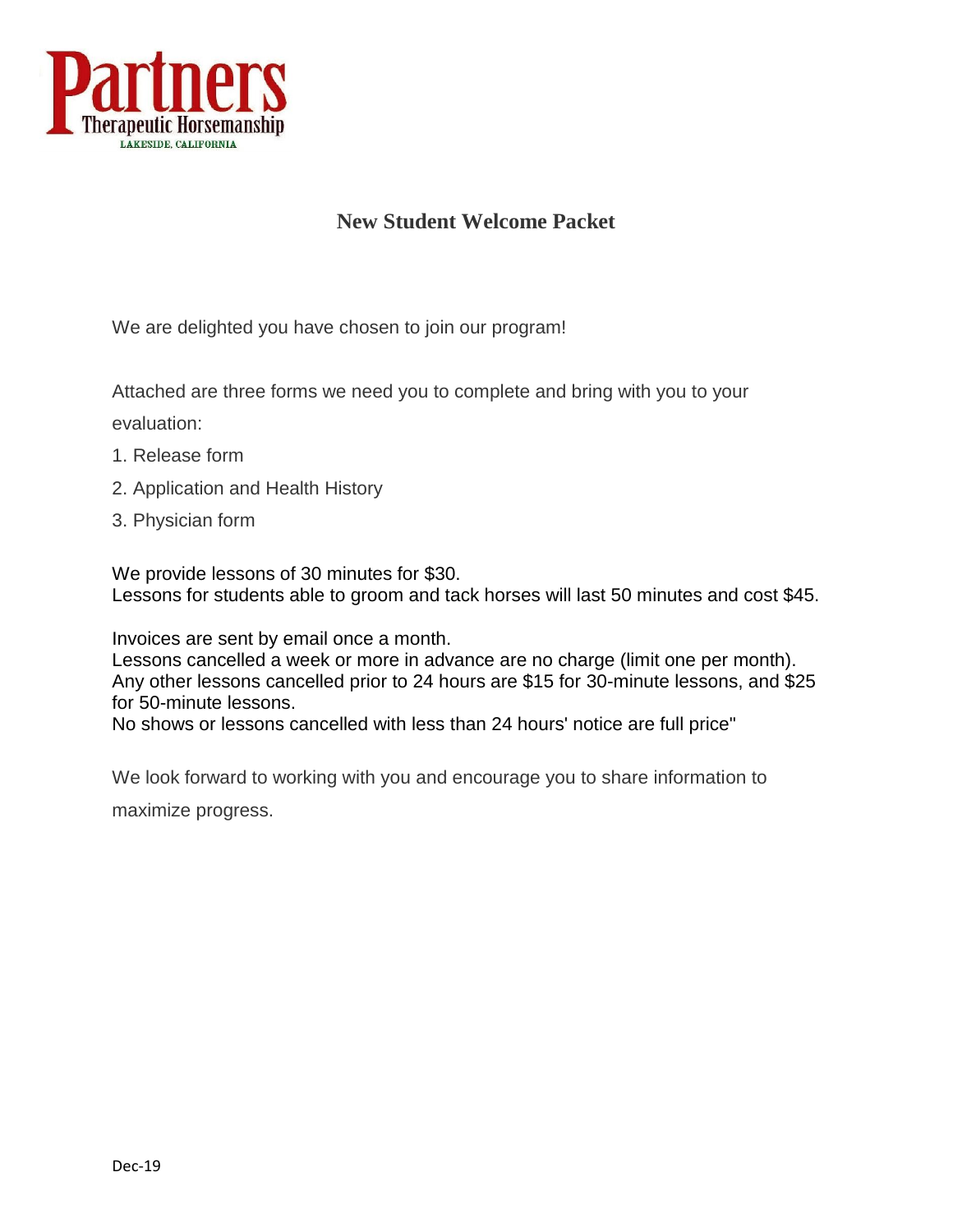## **Partners Therapeutic Horsemanship, Inc**

**AGREEMENT FORM FOR FULL ASSUMPTION OF RISK AND RELEASE OF ALL LIABILITY**

|  | $Age$ <sub>___________</sub> |
|--|------------------------------|
|  |                              |
|  |                              |
|  |                              |
|  |                              |
|  |                              |

I, the undersigned, am of legal adult age and of sound mind do for myself, or on behalf of my child or legal ward, or other minor listed below, for whom I hereby attest to accepting full responsibility for (hereinafter all inclusively "the rider"), hereby voluntarily request to participate in the horseback riding activities directed by Partners Therapeutic Horsemanship.

I, and/or the rider will ride and work with either a horse provided by Partners, my own horse, or a horse provided by a third party. I understand that I and/or the rider is responsible for all bodily injury and or property damage which I, and or the rider, and or the rider's horse should cause or receive either on the premises of Richard Smith, Mountain View Ranch or any other property, including any trails, while accompanying other horses or riding alone or receiving instruction. Furthermore, I accept all responsibility and liability for any incident involving the rider and or the rider's horse with any other rider, horse, individual or property.

I understand that horseback riding is a dangerous activity and that there are dangers from even being near a horse and that any horse, even the gentlest, can be provoked or frightened and as a result act or react in a dangerous or unpredictable manner. We agree not to touch, pet or feed any horses or enter the horse's pens without the horse owners' permission or to provoke or otherwise influence our horse or the horse of another rider at any time as this can be very dangerous.

**S V**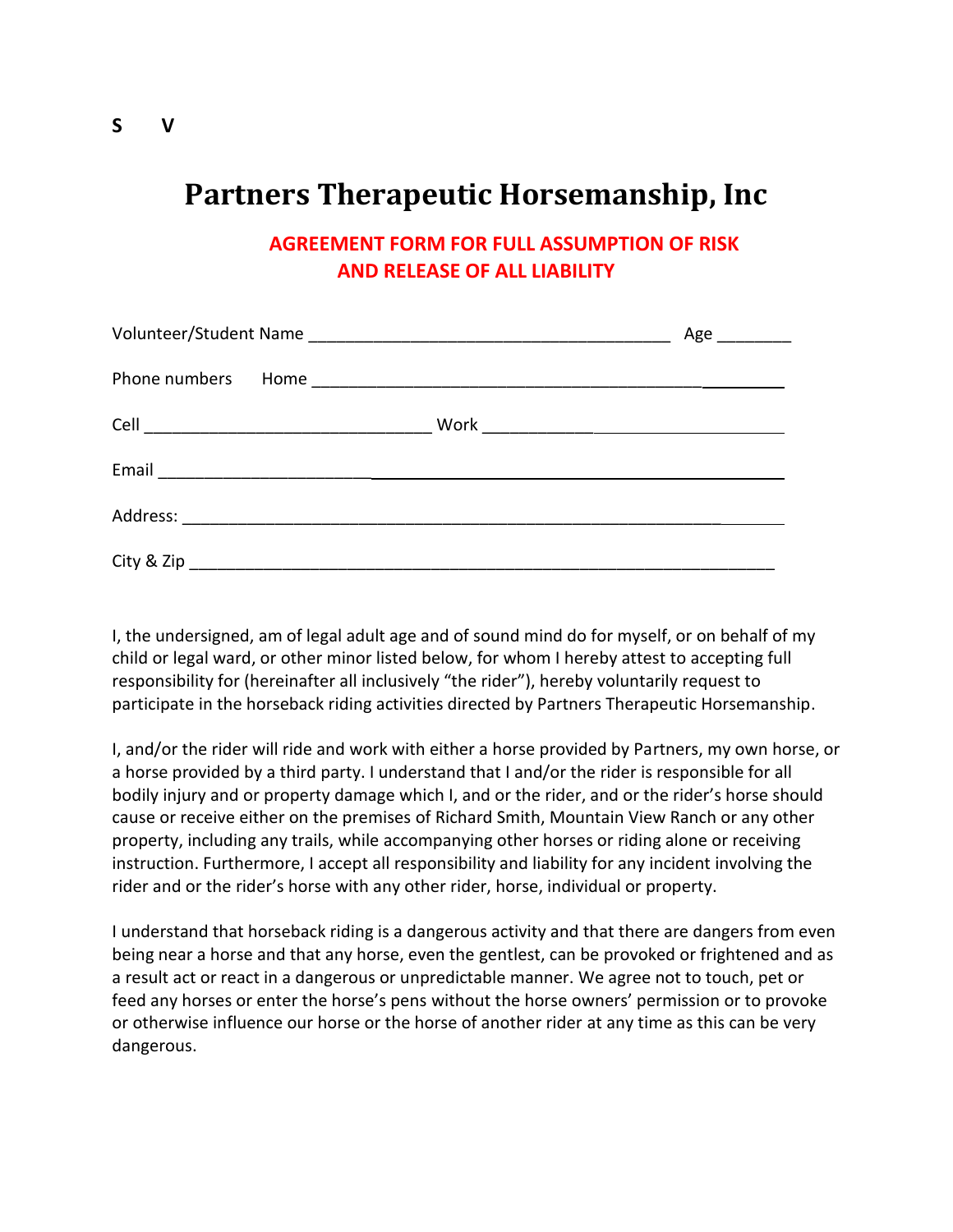I understand that horses are animals and as such are unpredictable by nature; that when frightened, angry, under stress, or for no reason at all, a horse's natural instincts are to move, shake, bolt, jump forward or sideways, to run away from danger, to kick, to buck, to rear up in front, or to bite. Any horse may bite or kick me or anther rider or horse. I understand that horses are extremely heavy and powerful and that if I fall to the ground the fall distance will be generally from 4 to 6 feet or if a horse lays down on me that the weight may be between 500 to 2,000 pounds. I understand that any or all the horse activities directed by Partners Therapeutic Horsemanship, Inc., or their representatives, may cause myself and or the rider serious permanent injury or death and I, and or the rider, agree to participate in this activity willingly and voluntarily.

I hereby agree not to bring any suit against Partners Therapeutic Horsemanship, Inc., or their representatives, their successors, assigns, agents, affiliates, owners, employees, officers, members or Board of Directors, advertisers, sponsors or supporters and volunteers for any reason at any time now or in the future for any injury, damage, or incident which may occur as a result of my participation in any activity offered and provided by or affiliated with Partners Therapeutic Horsemanship, Inc., or their representative. I and the rider hereby for ourselves, heirs, administrators, assigns and representatives completely release, indemnify, hold harmless and discharge the owners, operator, sponsors, agents, associates and employees of Partners Therapeutic Horsemanship, Inc., or their representatives, and their respective agents, representatives, associates and all other participants of and from Partners Therapeutic Horsemanship, Inc. equestrian activities. I furthermore agree to reimburse Partners Therapeutic Horsemanship, Inc. upon demand for any and all expenses incurred as a result of any action, legal or otherwise, that I, my heirs, administrators, assigns, representatives or agents or those of the rider may initiate against Partners Therapeutic Horsemanship, Inc., and/or their agents, representatives, associates or other participants now or in the future.

I understand Richard Smith and Mountain View Ranch are a completely separate entity from Partners Therapeutic Horsemanship, Inc., and hereby agree not to bring any suit against and Richard Smith and Mountain View Ranch, his clients or client's horses, his successors, assigns, agents, affiliates, employees, officers, members or Board of Directors, advertisers, sponsors or supporters and volunteers for any reason at any time now or in the future for any injury, damage, or incident which may occur as a result of my participation in any activity offered and provided by or affiliated with Partners Therapeutic Horsemanship, Inc. I and the rider hereby for ourselves, heirs, administrators, assigns and representatives.

Print Responsible Adult's (Volunteer or Parent, Guardian Care Giver) Names (s):

Responsible Adult's Signature: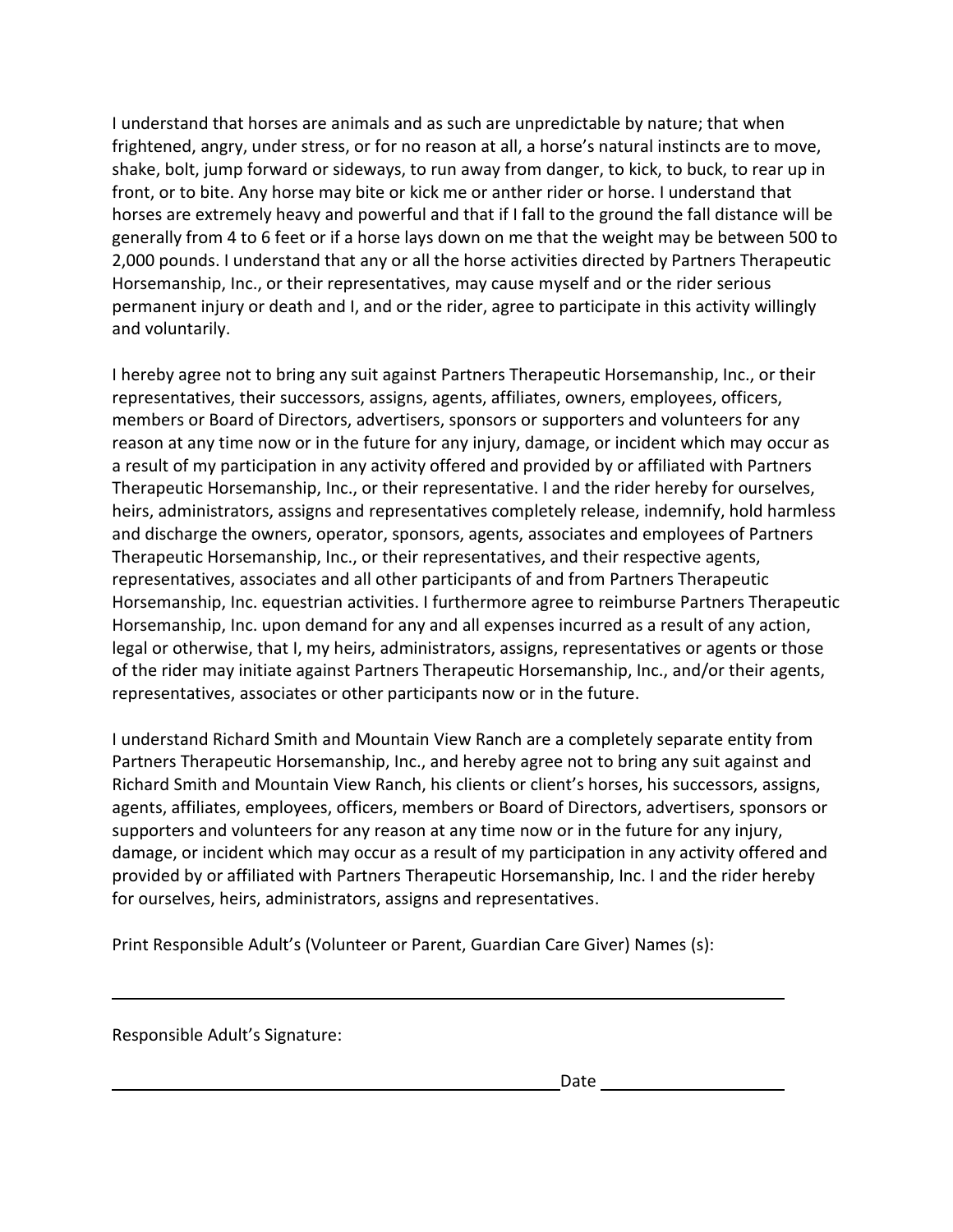

Date:  $\Box$ 

Dear Health Care Provider:

Your patient,

\_\_\_\_\_\_\_\_\_\_\_\_\_\_\_\_\_\_\_\_\_\_\_\_\_\_\_\_\_\_\_\_\_\_\_\_\_\_\_\_\_\_\_\_\_\_\_\_\_\_\_\_\_\_\_\_\_\_\_\_\_\_\_\_\_\_\_\_\_\_\_\_\_\_\_\_\_\_\_ *(participant's name)* 

is interested in participating in supervised equine activities.

In order to safely provide this service, our center requests that you complete/update the attached Medical History and Physician's Statement Form. Please note that the following conditions may suggest precautions and contraindications to equine activities. Therefore, when completing this form, please note whether these conditions are present, and to what degree.

| <b>Orthopedic</b><br>Atlantoaxial Instability - include neurologic symptoms | <b>Medical/Psychological</b><br>Allergies         |
|-----------------------------------------------------------------------------|---------------------------------------------------|
| Coxarthrosis                                                                | Animal Abuse                                      |
| <b>Cranial Defects</b>                                                      | <b>Cardiac Condition</b>                          |
| <b>Heterotopic Ossification/Myositis Ossificans</b>                         | Physical/Sexual/Emotional Abuse                   |
| Joint subluxation/dislocation                                               | <b>Blood Pressure Control</b>                     |
| Osteoporosis                                                                | Dangerous to Self or Others                       |
| <b>Pathologic Fractures</b>                                                 | Exacerbations of Medical Conditions (i.e. RA, MS) |
| Spinal Joint Fusion/Fixation                                                | <b>Fire Settings</b>                              |
| Spinal Joint Instability/Abnormalities                                      | Hemophilia                                        |
|                                                                             | <b>Medical Instability</b>                        |
| <b>Neurologic Migraines</b>                                                 | <b>PVD</b>                                        |
| Hydrocephalus/Shunt                                                         | <b>Respiratory Compromise</b>                     |
| Seizure                                                                     | <b>Recent Surgeries</b>                           |
| Spina Bifida/Chiari II Malformation/Tethered Coed/Hydromyelia               | Substance Abuse                                   |
|                                                                             | <b>Thought Control Disorders</b>                  |

#### **Other**

Age - under 4 years Weight Control Disorder Indwelling Catheters/Medical Equipment Medications - i.e. Photosensitivity Poor Endurance Skin Breakdown

Thank you very much for your assistance. If you have any questions or concerns regarding this patient's participation in equine assisted activities, please feel free to contact the center at the address/phone indicated above. Sincerely, Partners Therapeutic Horsemanship

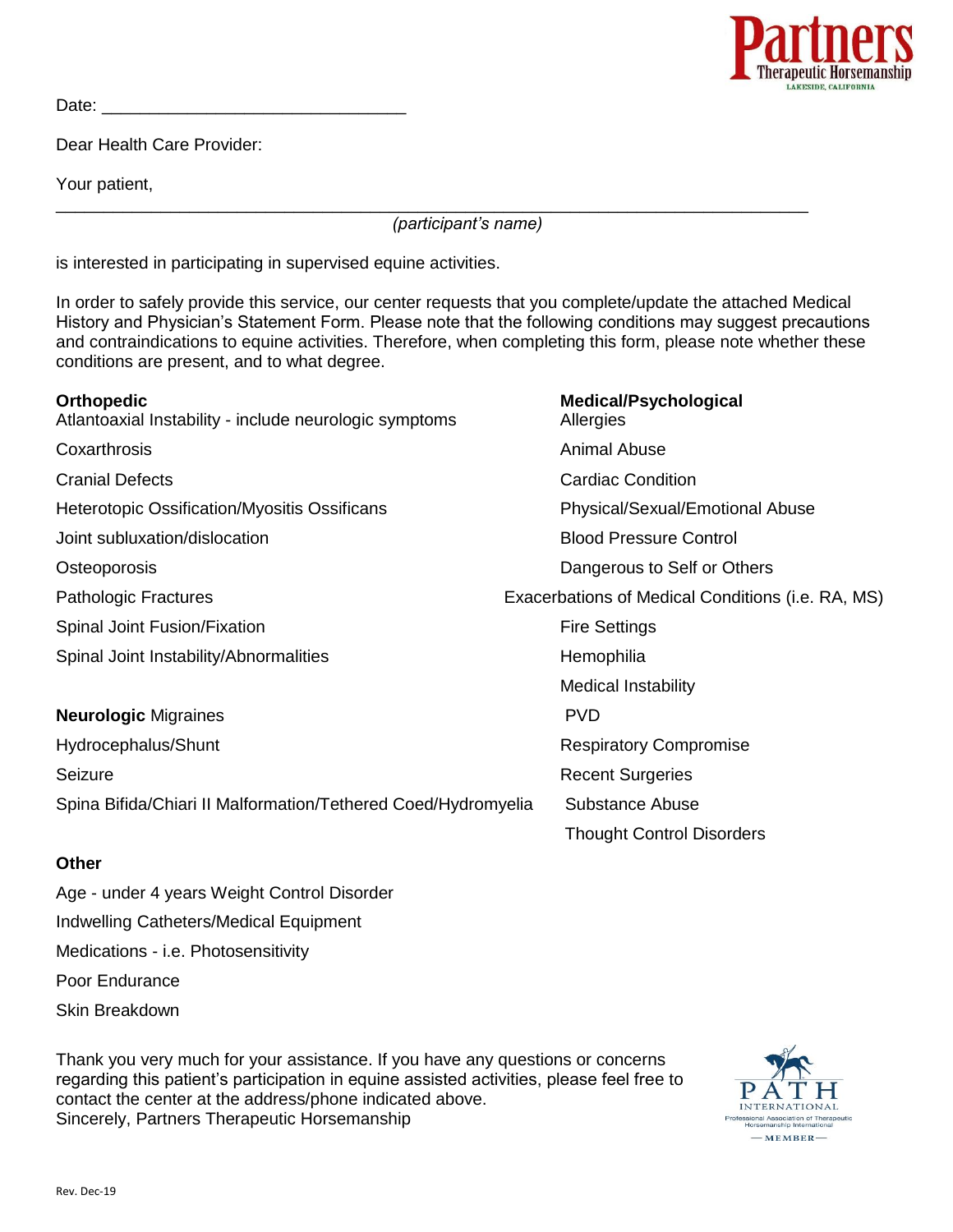



## Participant's Medical History & Physician's Statement

| Diagnosis: Diagnosis: Diagnosis: Diagnosis: Diagnosis: Diagnosis: Diagnosis: Diagnosis: Diagnosis: Diagnosis: Diagnosis: Diagnosis: Diagnosis: Diagnosis: Diagnosis: Diagnosis: Diagnosis: Diagnosis: Diagnosis: Diagnosis: Di |
|--------------------------------------------------------------------------------------------------------------------------------------------------------------------------------------------------------------------------------|
|                                                                                                                                                                                                                                |
|                                                                                                                                                                                                                                |
|                                                                                                                                                                                                                                |
|                                                                                                                                                                                                                                |
|                                                                                                                                                                                                                                |
|                                                                                                                                                                                                                                |

Mobility: Independent Ambulation Y N Assisted Ambulation Y N Wheelchair Y N

Braces/Assistive Devices:

*For those with Down syndrome:* Neurologic Symptoms of Atlantoaxial Instability:  $\Box$  Present  $\Box$  Absent

*Please indicate current or past special needs in the following systems/areas, including surgeries. These conditions may suggest precautions and contraindications to equine activities.*

|                            | Y | N | Comments |
|----------------------------|---|---|----------|
| Auditory                   |   |   |          |
| Visual                     |   |   |          |
| <b>Tactile Sensation</b>   |   |   |          |
| Speech                     |   |   |          |
| Cardiac                    |   |   |          |
| Circulatory                |   |   |          |
| Integumentary/Skin         |   |   |          |
| Immunity                   |   |   |          |
| Pulmonary                  |   |   |          |
| Neurologic                 |   |   |          |
| Muscular                   |   |   |          |
| Balance                    |   |   |          |
| Orthopedic                 |   |   |          |
| Allergies                  |   |   |          |
| <b>Learning Disability</b> |   |   |          |
| Cognitive                  |   |   |          |
| Emotional/Psychological    |   |   |          |
| Pain                       |   |   |          |
|                            |   |   |          |

| Given the above diagnosis and medical information, this person is not medically precluded from participation<br>in equine-assisted activities and/or therapies. I understand that Partners Therapeutic Horsemanship will weigh the<br>medical information given against the existing precautions and contraindications. Therefore, I refer this person<br>to PTH for ongoing evaluation to determine eligibility for participation. |                   |
|-------------------------------------------------------------------------------------------------------------------------------------------------------------------------------------------------------------------------------------------------------------------------------------------------------------------------------------------------------------------------------------------------------------------------------------|-------------------|
| Name/Title:                                                                                                                                                                                                                                                                                                                                                                                                                         | MD DO NP PA Other |
| Signature:                                                                                                                                                                                                                                                                                                                                                                                                                          | Date:             |
| Address:                                                                                                                                                                                                                                                                                                                                                                                                                            |                   |
| Phone: $($<br>License/UPIN Number:                                                                                                                                                                                                                                                                                                                                                                                                  |                   |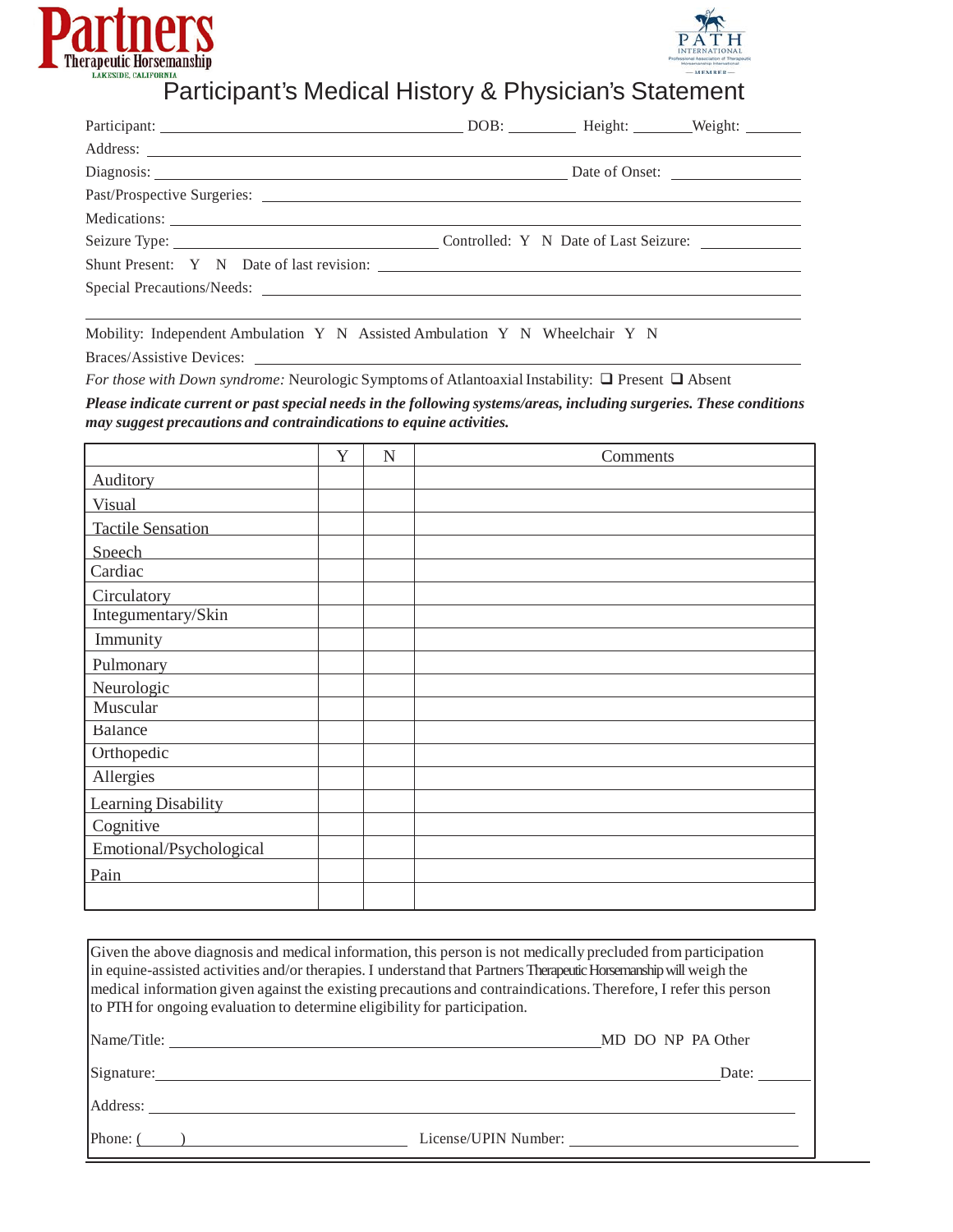

# Participant's Application & Health History

### **GENERAL INFORMATION**

| Participant:                                                                                                                                                                                                                   |   |           |          |                |   |              |
|--------------------------------------------------------------------------------------------------------------------------------------------------------------------------------------------------------------------------------|---|-----------|----------|----------------|---|--------------|
|                                                                                                                                                                                                                                |   |           |          |                | M | $\mathbf{F}$ |
|                                                                                                                                                                                                                                |   |           |          |                |   |              |
|                                                                                                                                                                                                                                |   |           |          |                |   |              |
|                                                                                                                                                                                                                                |   |           |          |                |   |              |
|                                                                                                                                                                                                                                |   |           |          |                |   |              |
|                                                                                                                                                                                                                                |   |           |          |                |   |              |
|                                                                                                                                                                                                                                |   |           |          |                |   |              |
|                                                                                                                                                                                                                                |   |           |          |                |   |              |
| Phone:                                                                                                                                                                                                                         |   |           |          |                |   |              |
|                                                                                                                                                                                                                                |   |           |          |                |   |              |
| Phone:                                                                                                                                                                                                                         |   |           |          |                |   |              |
| <b>HEALTH HISTORY</b>                                                                                                                                                                                                          |   |           |          | Date of Onset: |   |              |
| Please indicate current or past special needs in the following areas:                                                                                                                                                          |   |           |          |                |   |              |
|                                                                                                                                                                                                                                | Y | $N_{\rm}$ | Comments |                |   |              |
| Vision                                                                                                                                                                                                                         |   |           |          |                |   |              |
| Hearing                                                                                                                                                                                                                        |   |           |          |                |   |              |
| Sensation                                                                                                                                                                                                                      |   |           |          |                |   |              |
| Communication                                                                                                                                                                                                                  |   |           |          |                |   |              |
| Heart<br><u> 1989 - Andrea State Barbara, poeta esp</u>                                                                                                                                                                        |   |           |          |                |   |              |
| Breathing Present Present Present Present Present Present Present Present Present Present Present Present Present Present Present Present Present Present Present Present Present Present Present Present Present Present Pres |   |           |          |                |   |              |
| Digestion                                                                                                                                                                                                                      |   |           |          |                |   |              |
| Elimination                                                                                                                                                                                                                    |   |           |          |                |   |              |
| Circulation                                                                                                                                                                                                                    |   |           |          |                |   |              |
| Emotional/Mental Health                                                                                                                                                                                                        |   |           |          |                |   |              |
| Behavioral                                                                                                                                                                                                                     |   |           |          |                |   |              |
| Pain                                                                                                                                                                                                                           |   |           |          |                |   |              |
| Bone/Joint                                                                                                                                                                                                                     |   |           |          |                |   |              |
| Muscular                                                                                                                                                                                                                       |   |           |          |                |   |              |
| Thinking/Cognition                                                                                                                                                                                                             |   |           |          |                |   |              |
| Allergies                                                                                                                                                                                                                      |   |           |          |                |   |              |